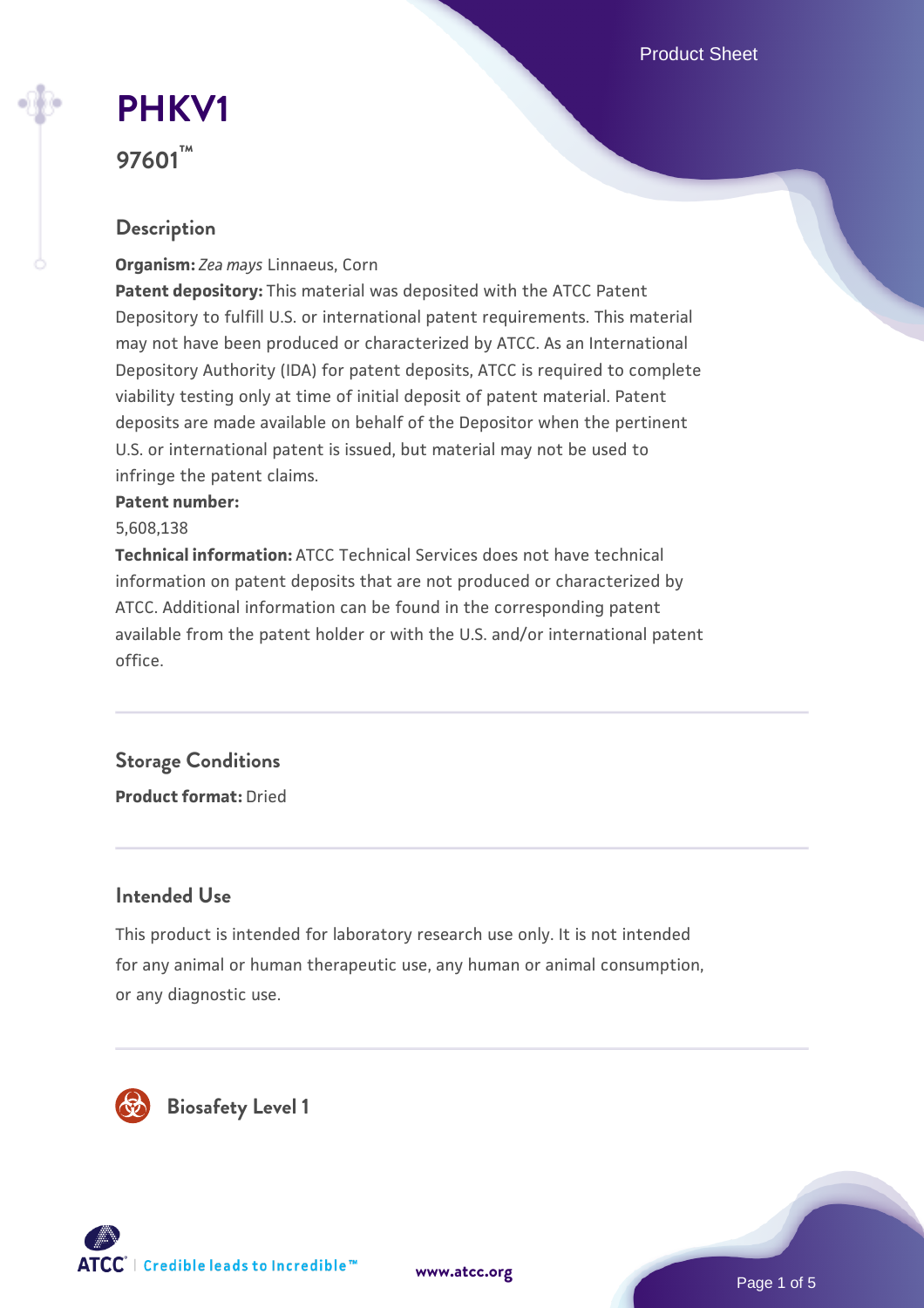ATCC determines the biosafety level of a material based on our risk assessment as guided by the current edition of *Biosafety in Microbiological and Biomedical Laboratories (BMBL)*, U.S. Department of Health and Human Services. It is your responsibility to understand the hazards associated with the material per your organization's policies and procedures as well as any other applicable regulations as enforced by your local or national agencies.

## **Certificate of Analysis**

For batch-specific test results, refer to the applicable certificate of analysis that can be found at www.atcc.org.

#### **Notes**

Suitable female parental line in crosses for producing F1 hybrid corn Yellow dent corn Inbred corn line White cob Adapted to the southern Corn Belt resistant to: southern leaf blight (Bipolaris maydis) resistant to: Stewart's wilt (Erwinia stewartii) resistant to: Fusarium ear mold (Fusarium moniliforme)

# **Material Citation**

If use of this material results in a scientific publication, please cite the material in the following manner: PHKV1 (ATCC 97601)

#### **References**



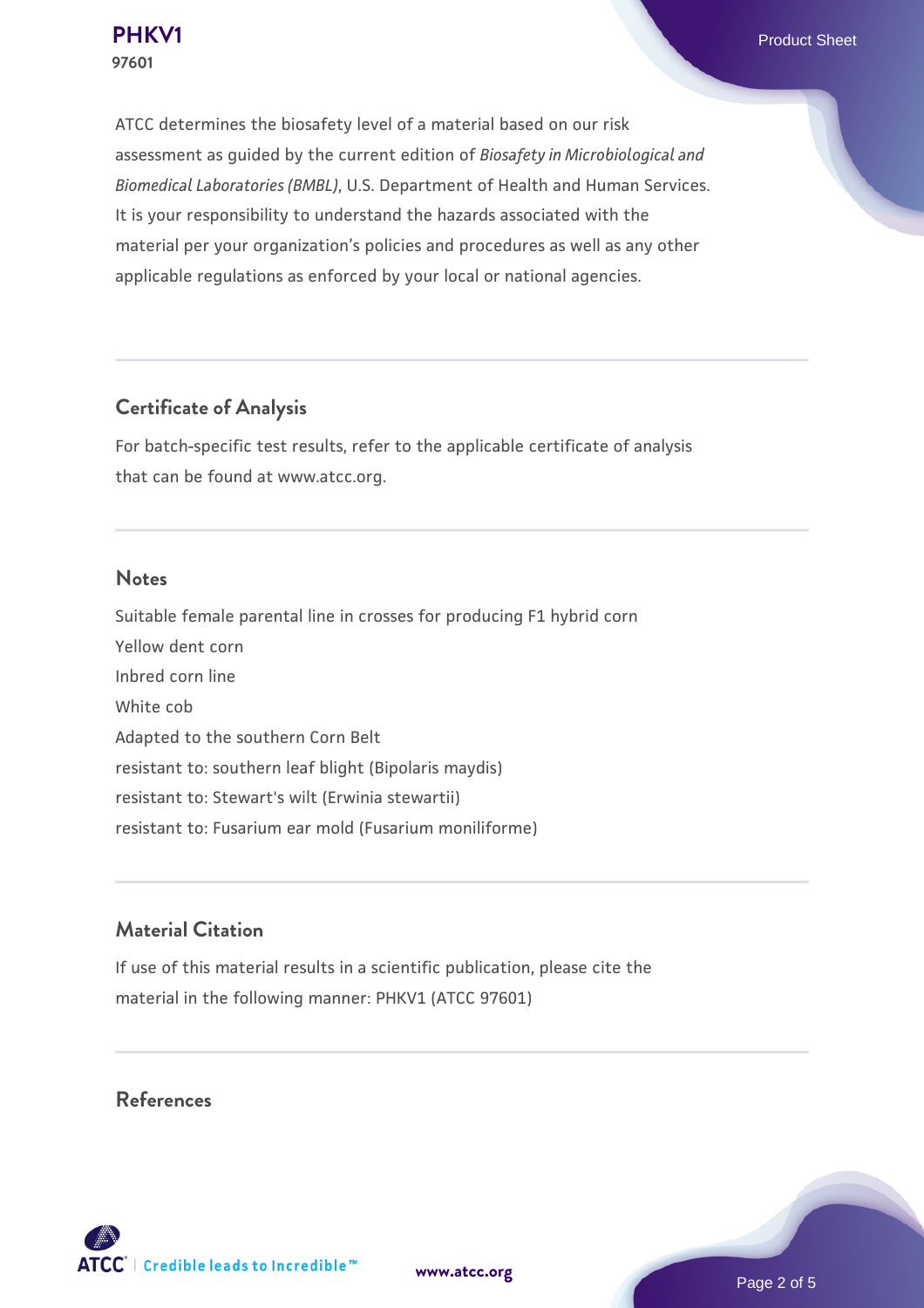# **97601**

References and other information relating to this material are available at www.atcc.org.

### **Warranty**

The product is provided 'AS IS' and the viability of ATCC® products is warranted for 30 days from the date of shipment, provided that the customer has stored and handled the product according to the information included on the product information sheet, website, and Certificate of Analysis. For living cultures, ATCC lists the media formulation and reagents that have been found to be effective for the product. While other unspecified media and reagents may also produce satisfactory results, a change in the ATCC and/or depositor-recommended protocols may affect the recovery, growth, and/or function of the product. If an alternative medium formulation or reagent is used, the ATCC warranty for viability is no longer valid. Except as expressly set forth herein, no other warranties of any kind are provided, express or implied, including, but not limited to, any implied warranties of merchantability, fitness for a particular purpose, manufacture according to cGMP standards, typicality, safety, accuracy, and/or noninfringement.

#### **Disclaimers**

This product is intended for laboratory research use only. It is not intended for any animal or human therapeutic use, any human or animal consumption, or any diagnostic use. Any proposed commercial use is prohibited without a license from ATCC.

While ATCC uses reasonable efforts to include accurate and up-to-date information on this product sheet, ATCC makes no warranties or representations as to its accuracy. Citations from scientific literature and patents are provided for informational purposes only. ATCC does not warrant



**[www.atcc.org](http://www.atcc.org)**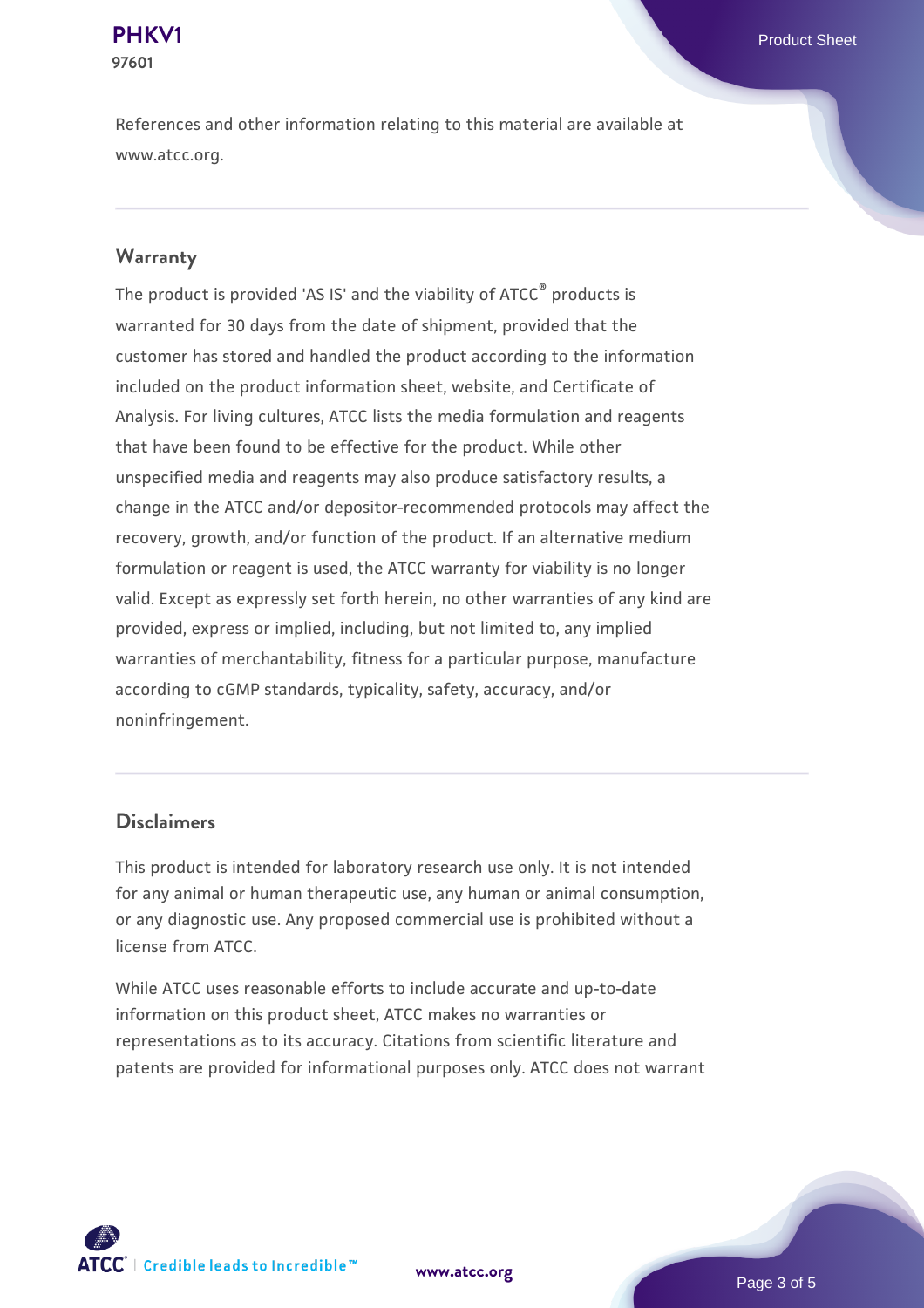that such information has been confirmed to be accurate or complete and the customer bears the sole responsibility of confirming the accuracy and completeness of any such information.

This product is sent on the condition that the customer is responsible for and assumes all risk and responsibility in connection with the receipt, handling, storage, disposal, and use of the ATCC product including without limitation taking all appropriate safety and handling precautions to minimize health or environmental risk. As a condition of receiving the material, the customer agrees that any activity undertaken with the ATCC product and any progeny or modifications will be conducted in compliance with all applicable laws, regulations, and guidelines. This product is provided 'AS IS' with no representations or warranties whatsoever except as expressly set forth herein and in no event shall ATCC, its parents, subsidiaries, directors, officers, agents, employees, assigns, successors, and affiliates be liable for indirect, special, incidental, or consequential damages of any kind in connection with or arising out of the customer's use of the product. While reasonable effort is made to ensure authenticity and reliability of materials on deposit, ATCC is not liable for damages arising from the misidentification or misrepresentation of such materials.

Please see the material transfer agreement (MTA) for further details regarding the use of this product. The MTA is available at www.atcc.org.

This material is cited in a US and/or international patent and may not be used to infringe the claims. Depending on the wishes of the Depositor, ATCC may be required to inform the Depositor of the party to which the material was furnished.

#### **Copyright and Trademark Information**

© ATCC 2021. All rights reserved. ATCC is a registered trademark of the American Type Culture Collection.

**Revision**